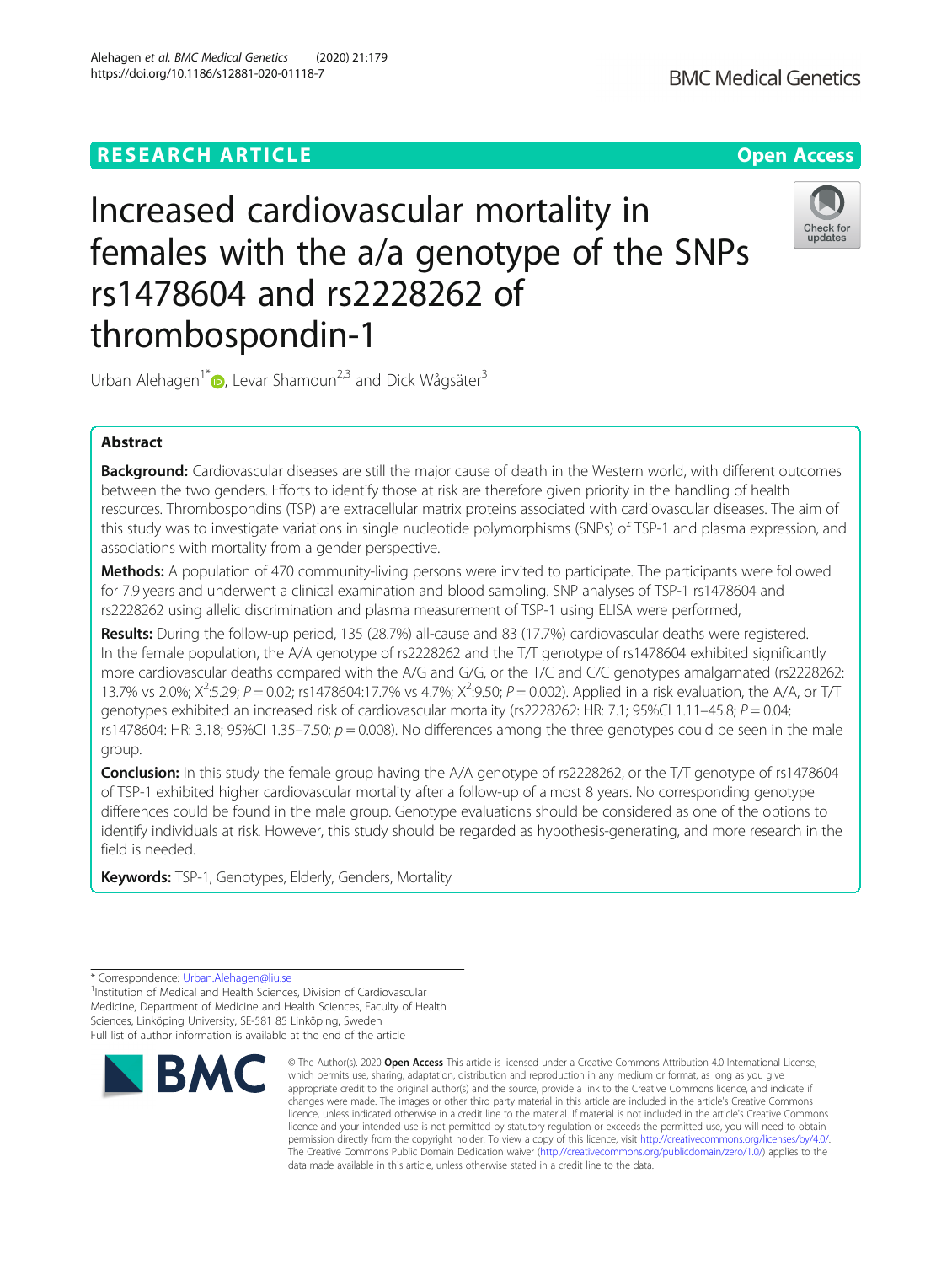# Background

As cardiovascular diseases are a major cause of deaths in the Western world [\[1\]](#page-10-0), the economic consequences of missed treatment are high. Cardiovascular diseases represented almost 30% of all deaths in a prospective multinational cohort of more than 155,000 individuals [[2\]](#page-10-0) . One of the strategies to minimise the health expenditures and to improve health-related quality of life for the patient could be to identify patients at risk.

The thrombospondin group consists of five different glycoproteins [[3\]](#page-10-0). Among these Thrombospondin-1 (TSP-1) is an extracellular matrix protein that is expressed by various cell types where it can modulate angiogenesis [\[4\]](#page-10-0), cell proliferation and migration [[5\]](#page-10-0) during vascular remodelling. Also, TSP-1 is upregulated in pulmonary hypertension, and is believed to promote vasculopathy and dysfunction  $[6]$  $[6]$ . Interesting data have been reported indicating an association between a low level of TSP-1 after percutaneous coronary intervention and risk of major adverse cardiac events [\[7](#page-10-0)]. An early study by Topol and colleagues found that single nucleotide polymorphisms (SNP) in TSP genes were associated with myocardial infarction [[8\]](#page-10-0) . However, validation studies could not support this [\[9](#page-10-0)].

Therefore, this study had two aims, namely 1. To explore possible associations of SNPs of rs1478604 and rs2228262, and 2. To determine if high plasma levels of TSP-1 were associated with higher mortality in an elderly group of community-living persons during a followup period of more than 7 years.

# Methods

#### Patient population

The methods and the project evaluations have previously been described [\[10](#page-10-0), [11\]](#page-10-0). Thus, in this sub-study 239 males, and 231 females with a mean age of 77.0 years (range: 18 years), living in south-east of Sweden were included. They were all part of a longitudinal epidemiological study with a focus on cardiovascular risk factors.

In order to minimise the problem of selection bias, all participants in a specific age, and living in the specific area were invited to participate in the sub-study that was conducted between 2003 and 2005. Besides a new patient history, blood samples were delivered, and all participants were submitted to an electrocardiogram (ECG) and echocardiographic examination. In order to classify the physical performance of the participants, the New York Heart Association functional class (NYHA class) classification was applied. In this classification no limitation of activity renders class I, whereas symptoms already at rest renders class IV [\[12\]](#page-10-0). The classification was evaluated by the including physician based on the patient history.

The study protocol was approved by the Regional Ethical Review Board of Linköping, Sweden (Dnr 95,044), and all participants gave their written informed consent, and the study was conducted in accordance with the Declaration of Helsinki principles.

All mortality information was based on autopsy reports or from the National Board of Health and Welfare in Sweden, which registers all deaths.

# Co-morbidity

In this sub-study hypertension (HT) has been defined as a blood pressure > 140/90 mmHg as measured in the right arm, and with the participant in a supine position, measured after 30 min of rest, or if the participant already had received the diagnosis.

The diagnosis diabetes was assumed if the participant already had received the diagnosis, or had a fasting blood glucose ≥7 mmol/L.

Ischemic heart disease (IHD) was defined if the participant had a previous history of angina pectoris or a previous myocardial infarction, or signs of a previous myocardial infarction on ECG.

Heart failure was defined if the participant had already received the diagnosis, or symptoms and/or signs of heart failure and objective signs of reduced cardiac function as seen on echocardiography.

Cardiovascular mortality was defined if the cause was fatal arrythmias, myocardial infarction, heart failure, or cerebrovascular insult.

# Echocardiographic examination

All echocardiographic examinations have been performed using an Accuson XP-128P, and with the participant in a supine, and left position on the bench. Only the systolic cardiac function has been examined. Normal cardiac systolic function was defined as  $EF \ge 50\%$ , and severely impaired cardiac systolic function as EF < 30%.

## Determination of TSP-1 expression in plasma

All blood samples were obtained at the start of the study, while the patients were at rest in a supine position, and all samples were collected in pre-chilled plastic Vacutainer tubes (Terumo EDTA K-3). Plasma was prepared by centrifugation at 3000 g for 10 min at 4 °C. All samples were stored at -70 °C until analysis. None of the samples were thawed more than twice. ELISA (# DTSP10, Bio-Techne, RnD systems, USA) was used to assess TSP-1 expression in plasma. In brief, levels were determined from a standard curve with absorbance read at 450 nm with wave-length correction at 540 nm.

# Genotype determination

Genomic DNA was isolated from peripheral blood using the QIAmp DNA Mini Kit (QIAGEN, Germany),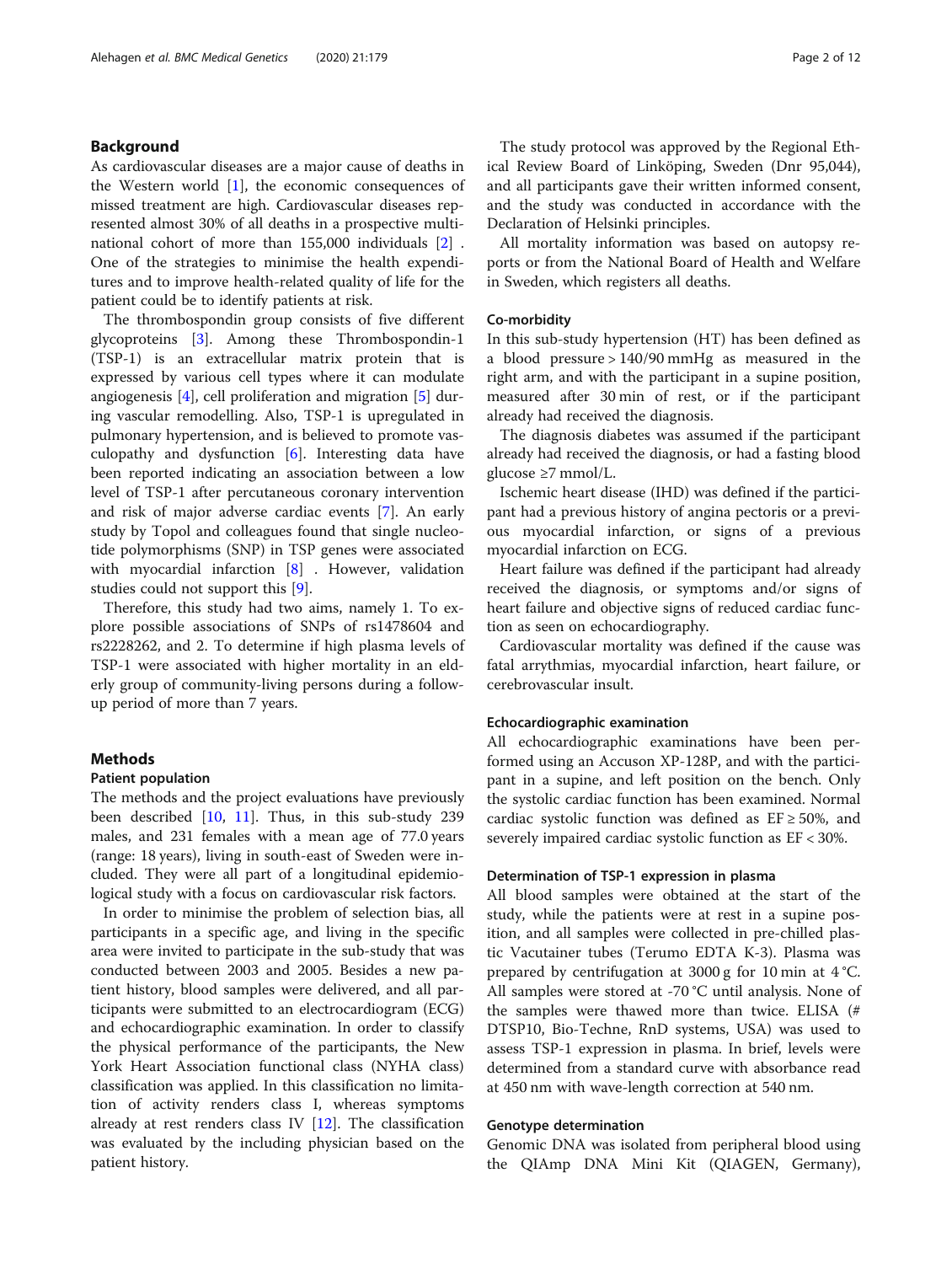<span id="page-2-0"></span>following the manufacturer's instructions. DNA (10 ng) was analysed with NanoDrop and was mixed with Taqman genotyping master mix (Thermo Fisher Scientific, Applied Biosystems, Sweden) and was amplified using the 7500 Fast Real-Time PCR system (Applied Biosystems). Genotypes of SNPs rs2228262 (# C\_\_16170900\_ 10) and rs1478604 (# C\_\_\_3100547\_20) were analysed with the 7500 Fast Real-Time PCR system with allelic discrimination using TaqMan SNP probes (Applied Biosystems) according to a previous protocol  $[10]$ . The two SNPs, belonging to two different haploblocks, one in the 5'UTR and one in one of the exons, were selected from relevant results in the literature. Amplification was performed using an initial cycle at 50 °C for two minutes, followed by one cycle at  $95^{\circ}$ C for 10 min, and finally 40 cycles at 95 °C for 15 s and at 60 °C for one minute. Internal controls and negative controls were included in all PCRs. The manual calling option in the allelic discrimination application ABI PRISM 7500 SDS software, version 1.3.1 (Applied Biosystems) was used to assign genotypes. A total call rate of 98.5% was achieved.

# Statistical methods

The statistical methods used in this sub-study are mainly the same as used previous publications [\[10\]](#page-10-0). Descriptive data are presented as percentages or mean and standard deviation (SD). Hypothesis testing were performed using the student's unpaired two-sided T-test, and the chisquare test was applied for discrete variables. Cox proportional hazard regression analyses (both univariate and multivariate) were used to evaluate the risk of mortality during the follow-up period. Both all-cause- and cardiovascular mortality were analysed. Kaplan-Meier graphs were used to illustrate cardiovascular mortality during the follow-up time. Censored patients were those who were still alive at the end of the study period or who had died of causes other than cardiovascular disease. Completed patients were who had died a cardiovascular death. In the multivariate multivariable regression models, adjustments were made for the following covariates; age, hypertension, diabetes, IHD, atrial fibrillation, EF < 40%, Hb < 120 g/L, ACE-inhibitors/Angiotensin receptor blockers, beta-blockers, and diuretics.

In the Cox regressions, the G/G and A/G genotypes of rs2228262 or the C/C and T/C genotypes of rs1478604 were amalgamated because of the small group sizes of the G/G genotype of rs2228262 (0.9% of the total population), and of the C/C genotype of the rs1478604 genotype, and because the two amalgamated genotypes had approximately the same CV mortality in the rs1478604 genotype (C/C: 13.8% vs T/C: 13.7%). Regarding the rs2228262 genotype, the A/G genotype had a CV mortality of 14.0% whereas the G/G genotype was so small

that no CV mortality was observed during the followup-period.

When evaluating the distribution of the plasma levels of TSP-1 in the different genotypes of the two SNPs, ANOVA evaluation was used.

A P-value < 0.05 was considered statistically significant. All data were analysed using standard software packages (Statistica v. 13.2, Statsoft Inc., Tulsa, OK, USA).

# Results

The basal characteristics of the study population are presented in Table 1. Almost equal numbers of males and females were included (239 vs. 231), and the two genders had the same mean age, 77 years. A preponderance of males with IHD was seen; 66/239 (27.6) versus 44/231 (19.0) in the female group, as seen in other elderly populations [[13](#page-10-0)–[15](#page-10-0)]. The proportions treated with betablockers or ACEI/AII were equal between the two genders. However, a preponderance of patients on treatment with diuretics in the female group 95/231(41.1), vs. 77/

|  |  | Table 1 Basal characteristics of the study population |  |  |  |
|--|--|-------------------------------------------------------|--|--|--|
|--|--|-------------------------------------------------------|--|--|--|

| Variable                      | <b>Males</b> | <b>Females</b> | p-values                  |
|-------------------------------|--------------|----------------|---------------------------|
| n                             | 239          | 231            |                           |
| Age, years (SD)               | 77(3)        | 77(4)          | 0.61                      |
| History                       |              |                |                           |
| Diabetes, n (%)               | 85 (35.6)    | 68 (29.4)      | 0.16                      |
| Hypertension, n (%)           | 173 (72.4)   | 184 (79.7)     | $X^2:4.28$<br>$P = 0.04$  |
| IHD, n (%)                    | 66 (27.6)    | 44 (19.0)      | $X^2:4.81$<br>$P = 0.03$  |
| Atrial fibrillation, n (%)    | 28 (11.7)    | 18(7.8)        | 0.15                      |
| NYHA I, n (%)                 | 117 (49.0)   | 121(52.4)      | 0.46                      |
| NYHA II, n (%)                | 73 (30.5)    | 64 (27.7)      | 0.50                      |
| NYHA III, n (%)               | 48 (20.1)    | 46 (19.9)      | 0.96                      |
| NYHA IV, n (%)                | 0            | 0              |                           |
| Medication                    |              |                |                           |
| Beta blockers, n (%)          | 90 (37.7)    | 78 (33.8)      | 0.38                      |
| ACEI/ARB, n (%)               | 62(25.9)     | 60(26.0)       | 0.99                      |
| Diuretics, n (%)              | 77 (32.2)    | 95 (41.1)      | $X^2:4.02$<br>$P = 0.05$  |
| Examinations                  |              |                |                           |
| BP systolic, mm Hg, mean (SD) | 146 (23)     | 151 (19)       | $P = 0.34$                |
| BP diastolic, mmHg, mean (SD) | 75 (12)      | 75 (10)        | 0.80                      |
| Hb < $120$ g/L, n (%)         | 18(7.5)      | 33 (14.3)      | $X^2:5.54$<br>$P = 0.02$  |
| $EF < 40\%$ , n $(\%)$        | 27 (11.3)    | 9(3.9)         | $X^2:9.10$<br>$P = 0.003$ |

ACEI angiotensin converting enzyme inhibitors, ARB angiotensin receptor blockers, BP blood pressure, EF ejection fraction, IHD ischemic heart disease, NYHA New York Heart Association functional class, SD standard deviation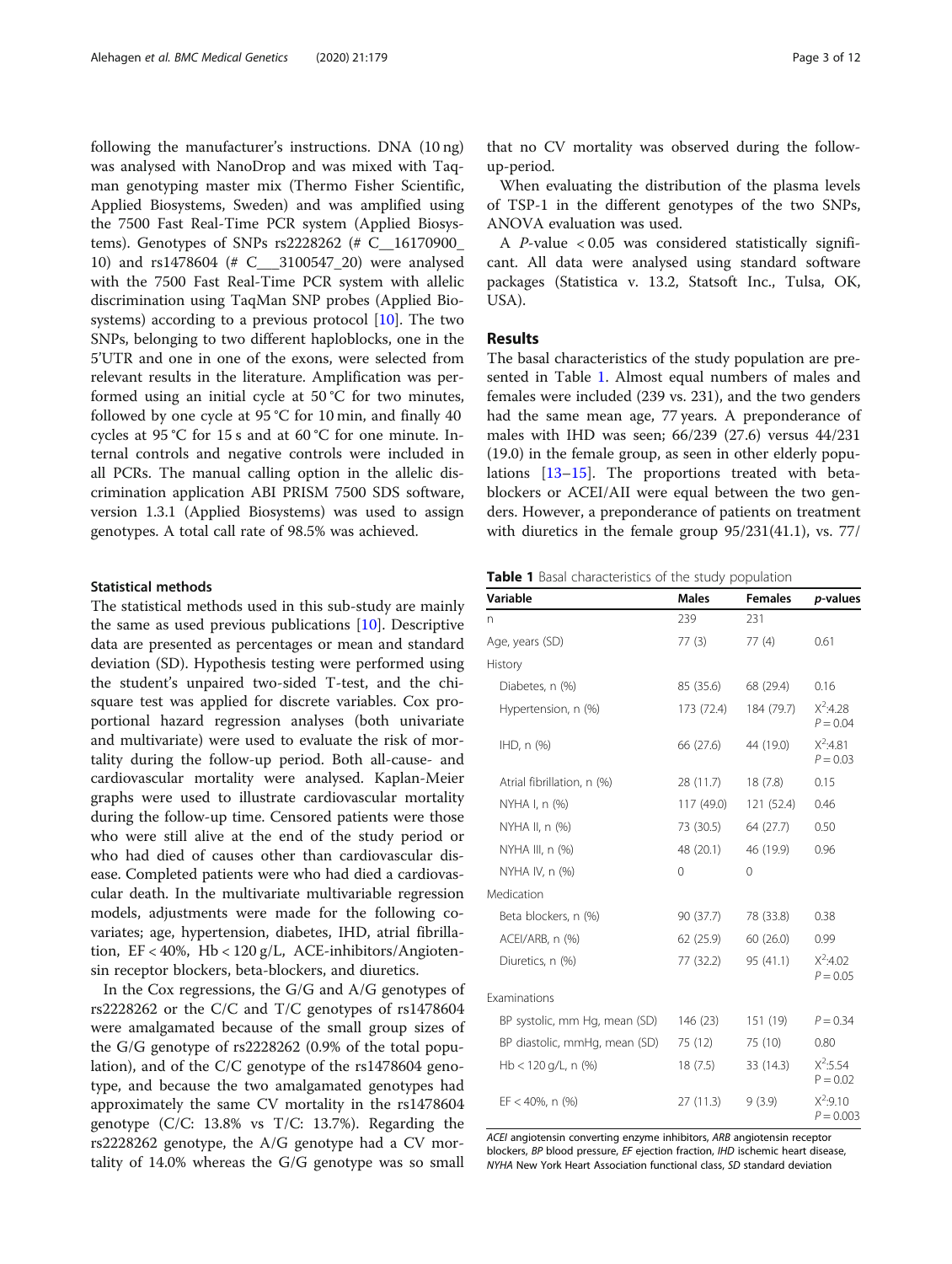239 (32.2) in the male group could be seen, as in many other elderly populations [\[16](#page-10-0)–[22\]](#page-10-0). A greater proportion of the population with anaemia was found in the female population, 33/231(14.3) vs. 18/239 (7.5) in the male population. Also, as could be expected, a greater proportion of the population with impaired systolic cardiac function could be found in the male group, 27/239  $(11.3)$ , vs.  $9/231(3.9)$  in the female group, a finding that is not surprising taking into consideration the preponderance of myocardial infarctions among males as compared with females in middle age [\[23](#page-10-0), [24](#page-10-0)].

Regarding the SNP rs1478604, results were obtained from 470 individuals, whereas from the SNP rs2228262, results were obtained from 466 individuals, a difference due to the call rate of the PCR (98.5%).

The distribution of the three genotypes in the two genders is presented in Tables 2 and 3 with no significant differences between the genders, and where the A/ A, or T/T genotypes represented the most common genotypes in both SNPs.

#### TSP-1 levels in plasma

In the study population determination of expression of TSP-1 in plasma from 470 individuals was performed, and the levels were compared in different subgroups (Table [4](#page-4-0)); IHD, hypertension, diabetes and in the male group. Only in those with hypertension could a significant difference be seen, with a higher proportion of those with a plasma level in the fourth quartile. In no other subgroup could any difference be demonstrated. The mean plasma concentration for TSP-1 in the study population was 1401 ng/nL (SD: 1583 ng/mL). The distributions of plasma concentration in the total study population and in the two genders are presented in Table [5.](#page-4-0)

An evaluation of CV mortality in the first versus the fourth quartiles of expression of TSP-1 was also performed (Fig. [1\)](#page-5-0). No difference in CV mortality between the two groups could be found  $(Z = 0.65; P = 0.52)$ .

The mean plasma concentration of TSP-1 was evaluated in the different SNPs in rs2228262 and rs1478604 of TSP-1. No difference in plasma concentration could be found between the SNPs of the two genotypes (Suppl. Table [1\)](#page-2-0).

Table 2 Distribution of the three genotypes of rs2228262 in the study population

| Genotype   | Males          | <b>Females</b> | P-value |
|------------|----------------|----------------|---------|
| A/A, n (%) | 186/235 (79.1) | 181/231 (78.4) | 0.83    |
| A/G, n (%) | 48/235 (20.4)  | 45/231 (19.5)  | 0.80    |
| G/G, n (%) | 1/235(0.4)     | 3/231(1.3)     | -       |

Table 3 Distribution of the three genotypes of rs1478604 in the study population

| Genotype   | Males          | <b>Females</b> | P-value |
|------------|----------------|----------------|---------|
| T/T, n (%) | 135/239 (56.5) | 124/231 (53.7) | 0.54    |
| T/C, n (%) | 92/239 (38.5)  | 90/231 (39.0)  | 0.92    |
| C/C, n (%) | 12/239 (5.0)   | 17/231 (7.4)   | 0.29    |

#### Mortality and genotypes

The median follow-up time of the population was 95 months (7.9 years), and during that time 135 (28.7%) allcause and 83 (17.7%) cardiovascular deaths were registered. Analysing the three genotypes it could be demonstrated that the A/A genotype (rs2228262) or the T/T genotype (rs1478604) was the most prevalent in both SNPs (rs2228262: 79.1%; rs1478604: 55.1%), whereas the G/G genotype (rs2228262) or the C/C genotype (rs1478604)) was the least common (rs2228262: 0.9%; rs1478604: 6.2%). The distribution of the three genotypes was mainly in concurrence with other reports [\[25\]](#page-10-0).

## Rs2228262

In the SNP rs2228262 a cardiovascular mortality in the A/A genotype of 69/367 (18.8%) could be found, as compared to 13/97 (13.4%) in the A/G or G/G amalgamated group, thus there was no significant difference  $(X^2:1.54)$  $P = 0.22$ ). If evaluating all three genotypes of the SNP regarding CV mortality, still an insignificant difference was obtained as can be seen from the Kaplan-Meier graph (Fig. [2a](#page-6-0)). Regarding all-cause mortality; no significant difference could be found between the A/A genotype (108/367; 29.4%), versus the A/G – G/G group (24/97; 24.7%;  $(\chi^2 = 0.83; P = 0.36)$ .

However, analysing the females, a cardiovascular mortality of the  $A/A$  group could be seen in 25/181 (13.6%), while for the amalgamated A/G or G/G group the ratio was 1/48 (2.1%) cases, thus there was a significant difference  $(X^2:5.29; P = 0.02)$ . This can also be seen in the Kaplan-Meier graphs, where we chose to illustrate all three genotypes (Fig. [2b](#page-6-0)). Regarding all-cause mortality in the female group, the ratios were 39/181 (21.5%) in the  $A/A$  group, and  $5/48$  (10.4%) in the  $A/G$  or  $G/G$ groups amalgamated, thus there was not a significant difference  $(X^2:3.15; P = 0.08)$ .

Analysing the male group, a cardiovascular mortality in the A/A group could be seen in 44/186 (23.7%) vs. 12/49 (24.5%) in the A/G or G/G amalgamated group, thus there was no significant difference;  $\chi^2 = 0.01$ ;  $P =$ 0.93). Regarding all-cause mortality in the male group, no significant difference could be seen between the two groups (A/A: 69/186; 37.1% vs A/G or G/G: 19/49; 38.8%;  $\chi^2$  = 0.03; P = 0.87).

We also applied risk evaluation for cardiovascular death as calculated in a multivariate risk model. From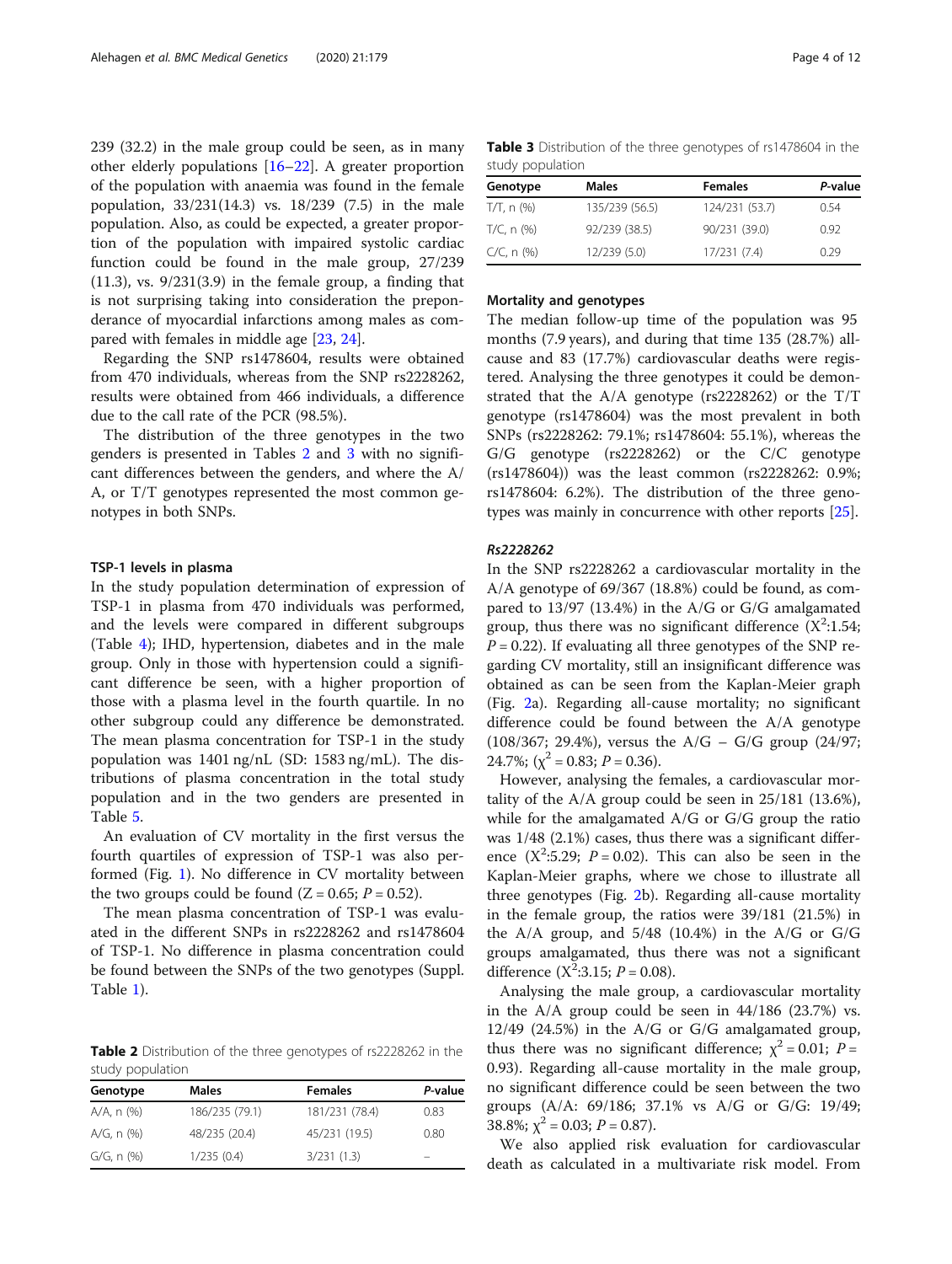| Variable            | $Q1$ (< 756 ng/mL) | $Q4$ ( $> 1600$ ng/mL) | <i>p</i> -value           |
|---------------------|--------------------|------------------------|---------------------------|
| CV mortality, n (%) | 17/117 (14.5)      | 23/117 (19.7)          | $P = 0.33$                |
| IHD, n (%)          | 21/117 (17.9)      | 31/117 (26.5)          | $P = 0.12$                |
| HT, n (%)           | 84/117 (71.8)      | 99/117 (84.6)          | $X^2$ : 5.64; $p = 0.018$ |
| DM, n (%)           | 36/117 (30.8)      | 48/117 (41.6)          | $P = 0.10$                |
| Male gender, n (%)  | 53/117 (48.7)      | 60/117 (51.3)          | $P = 0.69$                |

<span id="page-4-0"></span>Table 4 Relation of different variables in the 1st and the 4th quartile of plasma concentration of TSP1 in the study population

CV cardiovascular, DM diabetes, HT hypertension, IHD ischemic heart disease

that, it could be found that females with the A/A genotype showed an increased risk for cardiovascular mortality. The point estimate was high (HR:7.12); however, the confidence interval was wide (1.11–45.78), so the results should be interpreted with caution, even though a significant increased risk could be seen (Table [6](#page-7-0)). Regarding all-cause mortality, no significant increased risk could be seen. In the male group, no significant differences in risk could be found between the genotypes.

# Rs1478604

In those with the T/T genotype a cardiovascular mortality of 54/259 (20.8%) could be found, and in the amalgamated group consisting of the genotypes T/C and C/ C, a cardiovascular mortality of 29/211 (13.7%) was found, thus there was a significantly higher mortality in the T/T group ( $X^2:4.04$ ;  $P = 0.045$ ). Regarding all-cause mortality; in the T/T group the ratios were 79/180 (30.5%) versus the amalgamated T/C and C/C groups 56/211 (26.5%) ( $X^2$ :3.34;  $P = 0.07$ ), thus a trend could be observed, but not a significant difference.

Analysing the females, a cardiovascular mortality in the T/T group could be seen in 22/124 (17.7%) whereas in the amalgamated T/C or C/C group the ratio was 5/ 107 (4.7%) cases, thus there was a significant difference  $(X^2:9.50; P = 0.002)$ . The corresponding figures of allcause mortality in the female group were 25/124 (20.2%) in the T/T group, and  $17/107$  (15.9%) in the T/C or C/C groups amalgamated, thus there was not a significant difference  $(\chi^2 = 0.71; P = 0.40)$ .

In the male group, a cardiovascular mortality in the T/ T group of 34/135 (25.1%) vs 22/104 (21.2%) in the T/C or C/C groups could be seen, which was not a significant difference ( $\chi^2$  = 0.53; P = 0.47). Regarding all-cause mortality in the male group, no significant difference could be seen between the two groups (T/T: 52/135; 38.5% vs T/C or C/C: 37/104; 35.6%;  $\chi^2$  = 0.22; P = 0.64).

Applying the mortality data into a multivariate model including the most well-known cardiovascular risk factors, the T/T genotype displayed a significant increased cardiovascular risk (HR:1.62; 95%CI 1.03–2.53; P = 0.04), (Table [7](#page-7-0)). Moreover, an increased cardiovascular risk could only be found in the female group (HR: 3.18; 95%CI 1.35–7.50;  $P = 0.008$ ), whereas in the male group no increased risk could be seen in the T/T genotype (HR: 1.18; 95%CI 0.68–2.05).

In an effort to evaluate a possible skewness regarding cardiovascular risk factors as a possible explanation for the gender differences obtained between the T/T and the T/C or C/C groups, the relation of risk factors is presented in Table [8](#page-8-0) for rs2228262, and in Table [9](#page-8-0) for rs1478604. No difference between the groups in relation to cardiovascular risk factors could be seen.

In a survival analysis of the total study population, a significant difference in survival could be demonstrated between the two groups, T/T versus T/C or C/C, regarding cardiovascular mortality ( $z = 2.09$ ;  $P = 0.04$ ) (Fig. [3a](#page-9-0)).

Evaluating the female group, an even greater difference between the two groups could be found  $(z = 2.34; P =$ 0.02) (Fig. [3](#page-9-0)b). In the male population, no significant difference in cardiovascular mortality between the two groups could be found  $(z = 0.91; P = 0.36)$ .

# **Discussion**

TSP-1 has a multitude of actions in different processes in the body, including angiogenesis, inflammation and cardiac fibrosis [\[26](#page-10-0), [27\]](#page-11-0). This evaluation aimed to explore whether certain genotypes of the rs2228262 and rs1478604 of TSP-1 could be identified as associated with a higher risk for mortality, as increased focus and research on potential genetic polymorphisms in specific diseases

**Table 5** Plasma concentration of TSP-1 distributed in the total population, and in the two genders

|                                     | <b>Total population</b> | Male group | Female group | P-value |
|-------------------------------------|-------------------------|------------|--------------|---------|
| Plasma concentration, median, ng/mL |                         | 130        | 1079         | 0.96    |
| <b>IQR</b>                          | 845                     | 829        | 854          |         |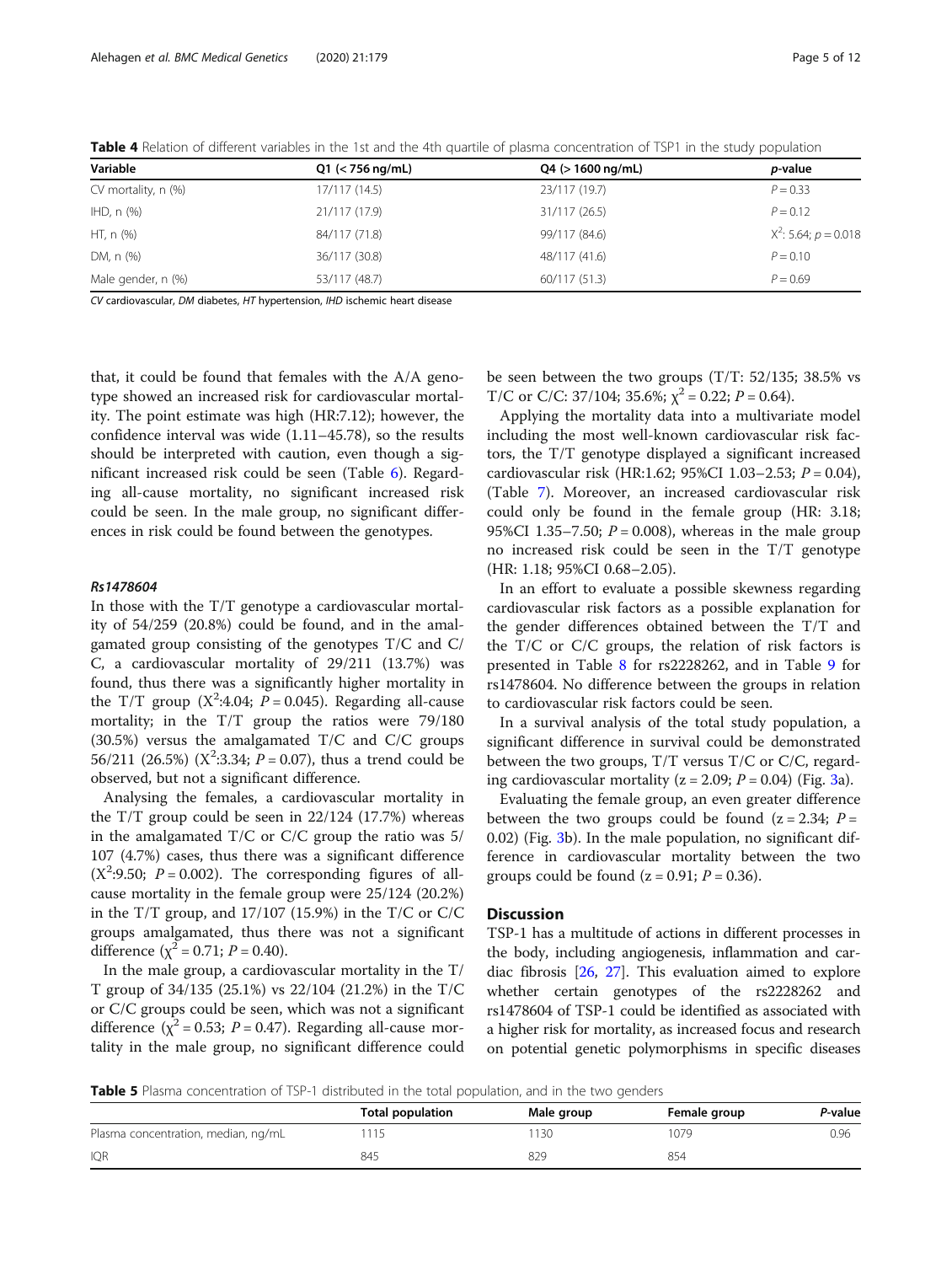<span id="page-5-0"></span>

have developed in recent years. Also, in clinical medicine, reports have demonstrated an association between the level of TSP-1 and prognosis in lung cancer [[28](#page-11-0)], and high plasma levels of TSP-1 have been reported to correlate positively with cardiovascular disease [\[29\]](#page-11-0). That the different genotypes of TSP-1 could have a possible influence on mortality is logical, as thrombospondin itself is involved in the different processes that are fundamental to the progress of atherosclerosis, of which inflammation is one of the most important [\[30\]](#page-11-0). In this evaluation, we could, in a small hypothesis-generating study, demonstrate that the A/A genotype of the SNPs rs2228262 and T/T genotype of rs1478604, showed a significantly higher risk for cardiovascular mortality, and a trend towards, rather than higher risk of all-cause mortality. The trend value could be partly explained by the small sample size. Rs2228262  $(A > G)$  is located in amino acid position 700 in exon 13 and results in a change in asparagine to serine residue in a domain coding for calcium binding [[31](#page-11-0)–[33\]](#page-11-0). An alteration in the calcium binding of the heart, vessels and platelets could cause several potential physiological effects resulting in cardiovascular mortality. Rs1478604  $(T > C)$  is located within the 5-untranslated region (UTR) with possible influence of the translational regulation. As an example, there is a decreased expression of TSP1 mRNA in ocular surface epithelia derived from individuals genotyped with

C genotype [[34](#page-11-0)]. However, we could not find any association between the T or C genotype of rs1478604 and plasma expression in our study.

That the T/T genotype might have a different influence on immunological mechanisms, compared to the two other genotypes is illustrated in a report on corneal allograft rejection, where the T/T genotype showed a more than 50% increased risk for rejection, compared to the two other genotypes [\[35](#page-11-0)].

In the literature only a few reports on the rs2228286 genotype could be found. However, Koch et al. published a small meta-analysis and a case-control study of different genotypes of TSP-1, including rs2228262 [[9\]](#page-10-0). It should be noted that the focus for that study was to evaluate the association between the genotype and myocardial infarction, and thus both the myocardial infarction group and the control group were evaluated with coronary angiograms, thus a clear indication was present also for the control group. The authors concluded that no significant association between rs2228262 and myocardial infarction could be seen. However, the fact that the control group could not be regarded as "healthy" may have influenced the result. In the presented evaluation we have also applied a follow-up time of nearly 8 years, which make the results interesting, even if the sample sizes were small.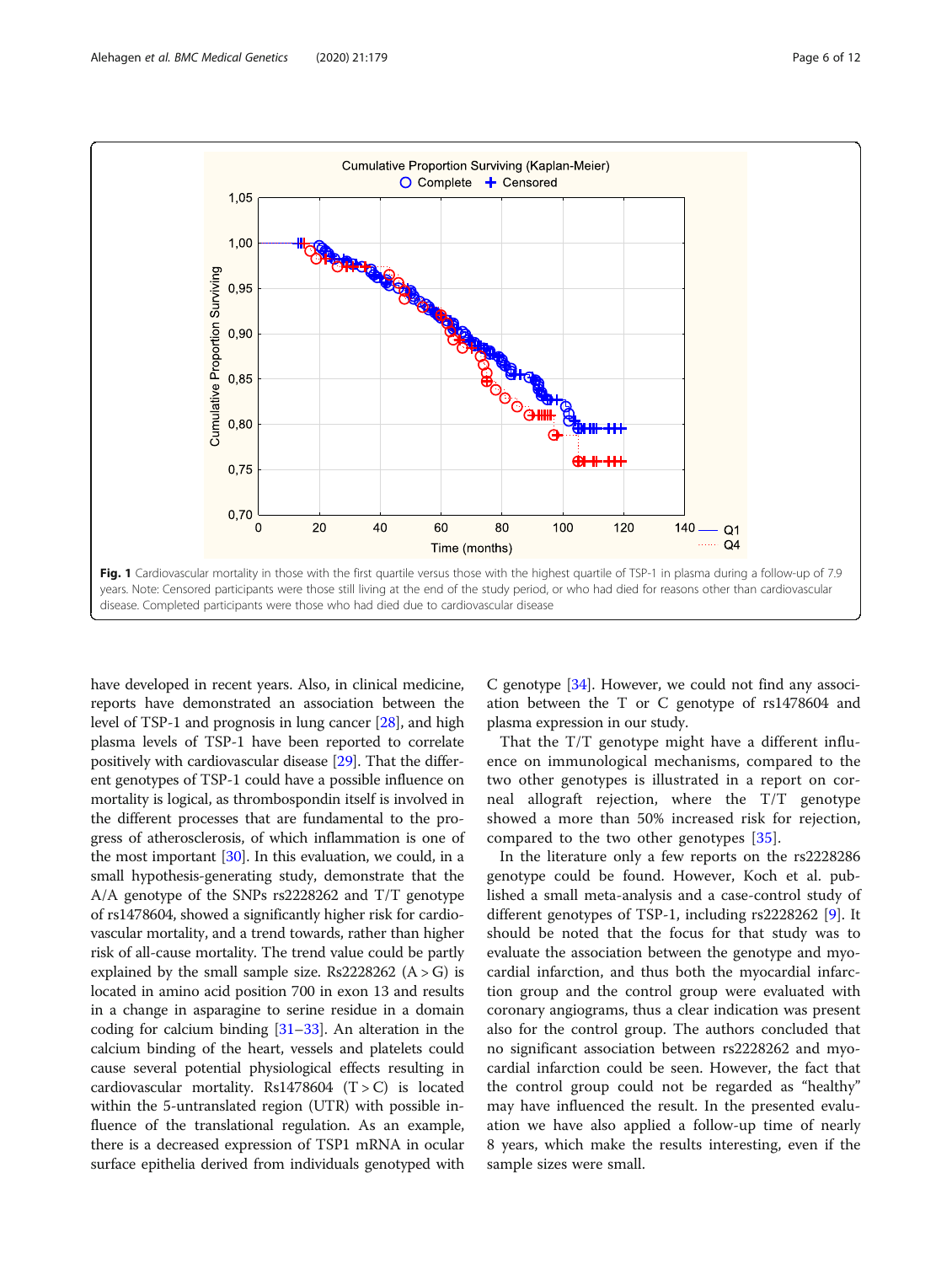<span id="page-6-0"></span>

That TSP-1 has an association with tumour development has been reported by Sun et al., presenting data from 24 studies covering almost 2400 patients [[36\]](#page-11-0). They reported that high expression of TSP-1 indicated a poor prognosis of breast cancer and gynaecological cancer. As already mentioned, TSP-1 has a multitude of actions, including tissue repair, inhibition of angiogenesis, and even anti-tumour activity [[37\]](#page-11-0). Thus, an influence on the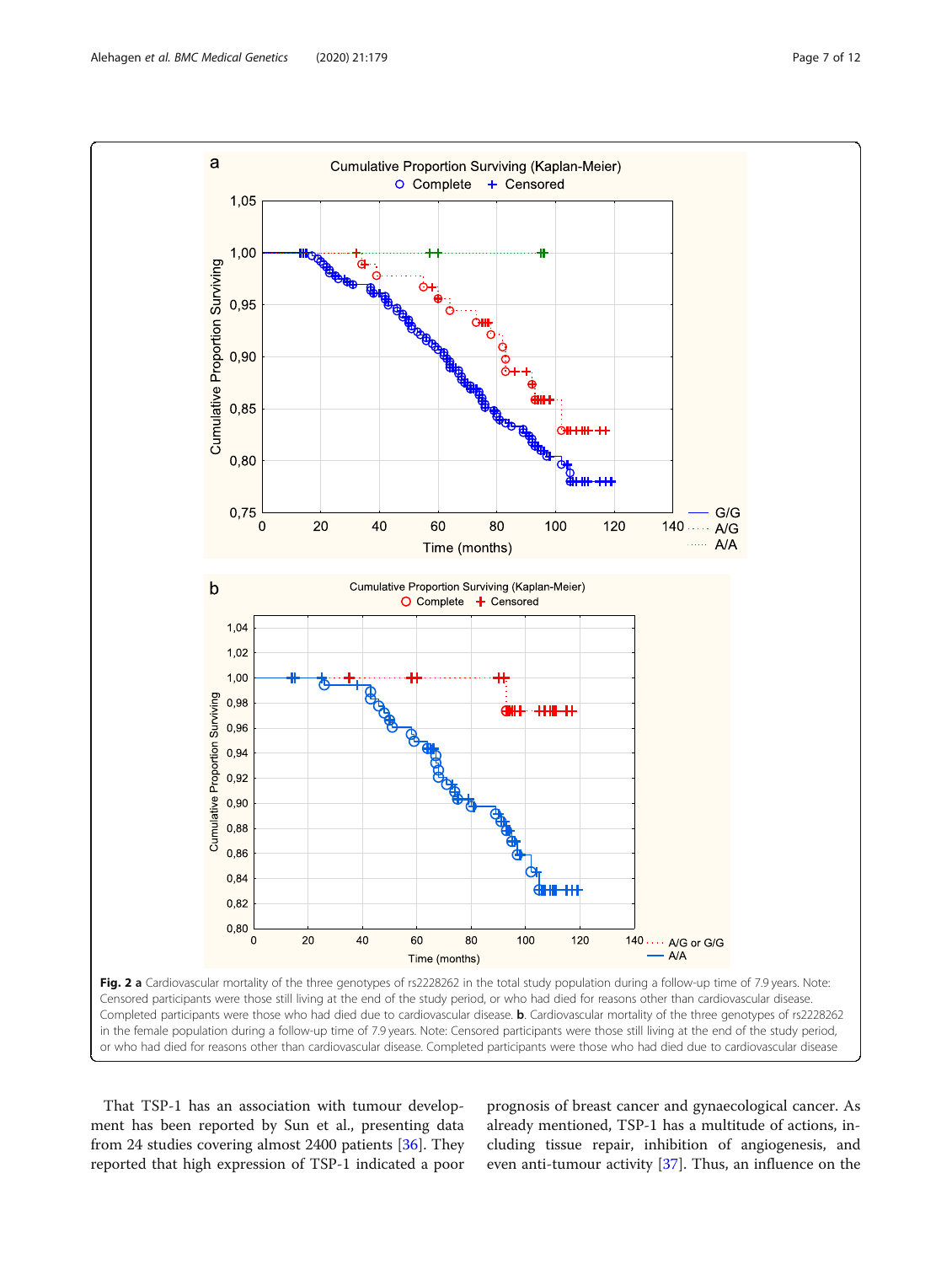<span id="page-7-0"></span>

|  | Table 6 Cox proportional hazard regression analysis evaluating risk of cardiovascular mortality in the study population divided in |  |  |  |  |
|--|------------------------------------------------------------------------------------------------------------------------------------|--|--|--|--|
|  | the total population, and into the two genders regarding rs2228262 of TSP-1                                                        |  |  |  |  |

| Variable             |      | <b>Total population</b> |          |      | <b>Females</b> |                 |      | <b>Males</b>  |                 |
|----------------------|------|-------------------------|----------|------|----------------|-----------------|------|---------------|-----------------|
|                      | HR   | 95%CI                   | p-value  | HR   | 95%CI          | <i>p</i> -value | HR   | 95%CI         | <i>p</i> -value |
| Age                  | 1.18 | $1.11 - 1.26$           | < 0.0001 | 1.17 | $1.05 - 1.31$  | 0.005           | 1.22 | $1.12 - 1.32$ | < 0.0001        |
| <b>IHD</b>           | 1.33 | $0.79 - 2.24$           | 0.29     | 1.85 | $0.70 - 4.88$  | 0.21            | 0.93 | $0.48 - 1.82$ | 0.84            |
| Hypertension         | 1.26 | $0.74 - 2.16$           | 0.40     | 2.10 | $0.75 - 5.86$  | 0.16            | 1.23 | $0.66 - 2.29$ | 0.52            |
| <b>Diabetes</b>      | 1.21 | $0.76 - 1.92$           | 0.41     | 2.06 | $0.90 - 4.73$  | 0.09            | 0.84 | $0.48 - 1.48$ | 0.55            |
| AECI/ARB             | 1.03 | $0.63 - 1.70$           | 0.91     | 0.65 | $0.26 - 1.63$  | 0.36            | 1.29 | $0.70 - 2.38$ | 0.41            |
| Beta blockers        | 0.75 | $0.46 - 1.24$           | 0.26     | 0.61 | $0.27 - 1.42$  | 0.25            | 0.73 | $0.38 - 1.39$ | 0.33            |
| Atrial fibr.         | 2.02 | $1.11 - 3.66$           | 0.02     | 4.72 | $1.60 - 13.92$ | 0.005           | 1.83 | $0.91 - 3.67$ | 0.09            |
| $Hb < 120$ g/L       | 1.55 | $0.86 - 2.79$           | 0.14     | 3.70 | $1.52 - 9.00$  | 0.004           | 1.10 | $0.48 - 2.54$ | 0.82            |
| EF < 40%             | 1.77 | $0.93 - 3.37$           | 0.08     | 3.12 | $0.82 - 11.85$ | 0.09            | 1.62 | $0.72 - 3.66$ | 0.24            |
| TSP-1 rs2228262, A/A | 1.48 | $0.80 - 2.75$           | 0.21     | 7.12 | $1.11 - 45.78$ | 0.04            | 1.14 | $0.59 - 2.23$ | 0.69            |

ACEI angiotensin convering enzyme inhibitors, ARB angiotensin receptor inhibitors, EF ejection fraction, HR hazard ratio

vascular properties resulting in cardiovascular effects is not surprising.

# Gender differences

In the female population, the individuals with the A/ A genotype of rs2228262 or the T/T genotype of rs1478604 of TSP-1 had significantly higher cardiovascular mortality compared to the amalgamated A/ G and G/G (rs2228262) or the T/C and C/C groups (rs1478604) (rs2228262: 13.7% vs 2.0%; rs1478604: 17.7% vs 4.7%) whereas a corresponding difference in mortality among the male individuals could not be found (rs2228262: 23.4% vs 25.0%; rs1478604: 30.7% vs 26.8%). In order to explore whether the differences between the A/A or T/T genotypes and the A/G-G/G or T/C-C/C groups could be explained by other factors, the distribution of some well-known risk factors for cardiovascular mortality have been presented. No preponderance of any of the evaluated risk factors could be seen in either the  $A/A$  (T/T), or the A/G-G/G (T/C-C/C) groups, or in the total population, or in either of the two genders. Therefore, the explanation of the difference in mortality between the two groups does not seem to be based on confounding, but instead on a possible specific genotype difference, as no differences in mortality could be demonstrated between those with a high expression of TSP-1 versus those with a low expression. However, this specific mechanism for the difference is presently unknown. Genetic differences

Table 7 Cox proportional hazard regression analysis evaluating risk of cardiovascular mortality regarding rs1478604 of TSP-1 in the study population divided in the total population, and into the two genders

| Variable             |      | <b>Total population</b> |                 |      | <b>Females</b> |                 |           | <b>Males</b>  |                 |
|----------------------|------|-------------------------|-----------------|------|----------------|-----------------|-----------|---------------|-----------------|
|                      | HR   | 95%CI                   | <i>p</i> -value | HR   | 95%Cl          | <i>p</i> -value | <b>HR</b> | 95%CI         | <i>p</i> -value |
| Age                  | 1.17 | $1.10 - 1.25$           | < 0.0001        | 1.20 | $1.07 - 1.34$  | 0.002           | 1.20      | $1.10 - 1.30$ | < 0.0001        |
| <b>IHD</b>           | 1.23 | $0.74 - 2.03$           | 0.42            | 1.13 | $0.44 - 2.89$  | 0.80            | 1.05      | $0.55 - 2.01$ | 0.88            |
| Hypertension         | 1.17 | $0.71 - 1.93$           | 0.53            | 1.85 | $0.72 - 4.71$  | 0.20            | 1.04      | $0.58 - 1.89$ | 0.89            |
| <b>Diabetes</b>      | 1.25 | $0.82 - 1.93$           | 0.30            | 1.90 | $0.86 - 4.18$  | 0.11            | 0.87      | $0.50 - 1.50$ | 0.61            |
| AECI/ARB             | 1.00 | $0.62 - 1.61$           | 0.99            | 0.73 | $0.32 - 1.66$  | 0.45            | 1.30      | $0.72 - 2.36$ | 0.39            |
| Beta blockers        | 0.77 | $0.48 - 1.24$           | 0.28            | 0.76 | $0.35 - 1.65$  | 0.48            | 0.78      | $0.42 - 1.46$ | 0.43            |
| Atrial fibr.         | 2.23 | 1.30-3.86               | 0.004           | 4.66 | 1.69-12.83     | 0.003           | 1.71      | $0.85 - 3.45$ | 0.13            |
| $Hb < 120$ g/L       | 1.42 | $0.82 - 2.49$           | 0.21            | 2.52 | $1.07 - 5.94$  | 0.04            | 1.03      | $0.44 - 2.40$ | 0.94            |
| EF < 40%             | 1.79 | $0.96 - 3.33$           | 0.07            | 3.57 | $1.14 - 11.20$ | 0.03            | 1.41      | $0.63 - 3.16$ | 0.40            |
| TSP-1 rs1478604, T/T | 1.62 | $1.03 - 2.53$           | 0.04            | 3.18 | $1.35 - 7.50$  | 0.008           | 1.18      | $0.68 - 2.05$ | 0.56            |

ACEI angiotensin convering enzyme inhibitors, ARB angiotensin receptor inhibitors, EF ejection fraction, HR hazard ratio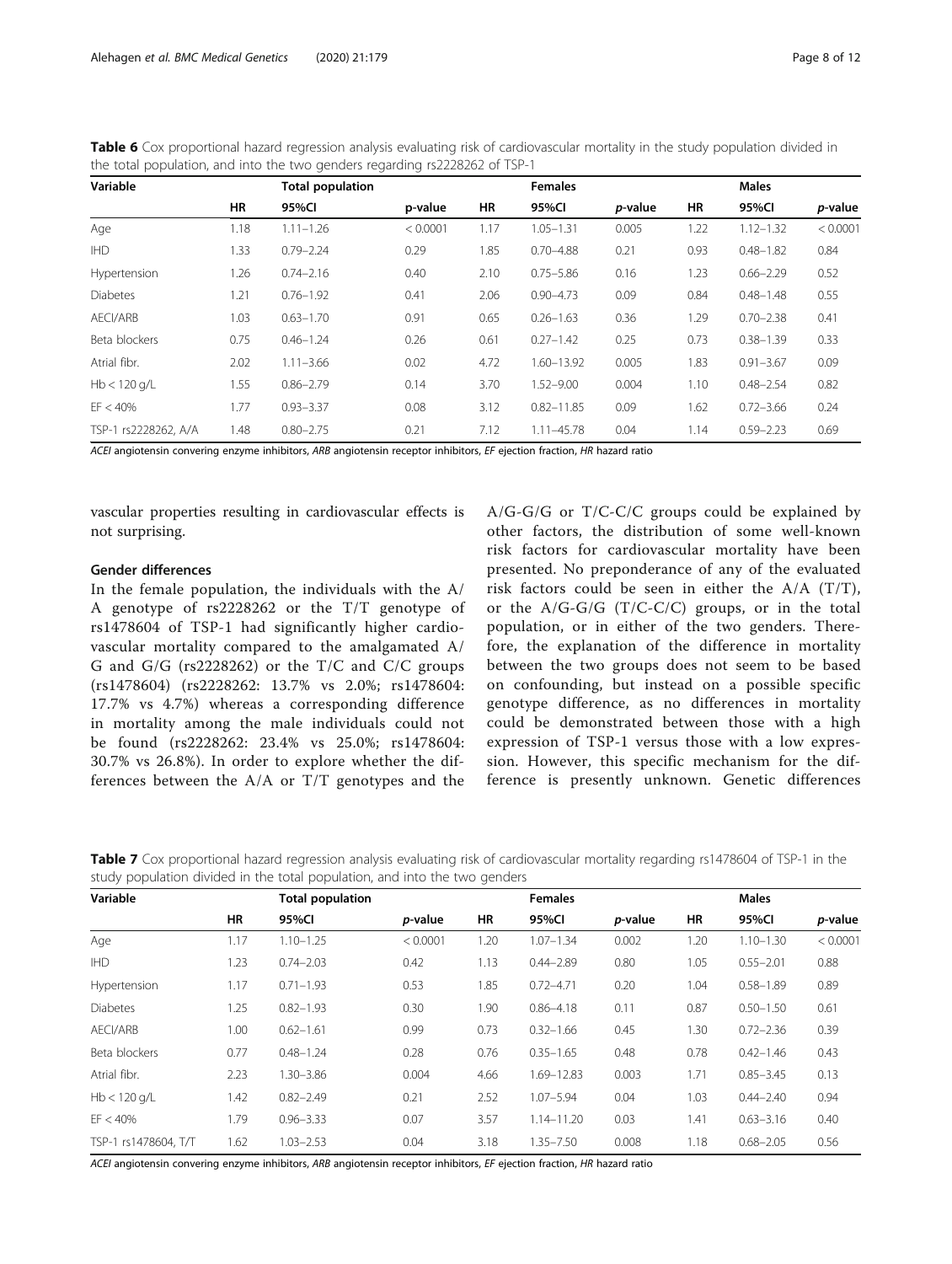| Variable                 |           | Total pop |                 |          | <b>Females</b> |                 |           |           | <b>Males</b>    |  |
|--------------------------|-----------|-----------|-----------------|----------|----------------|-----------------|-----------|-----------|-----------------|--|
|                          | A/A       | $A/G-G/G$ | <i>p</i> -value | A/A      | $A/G-G/G$      | <i>p</i> -value | A/A       | $A/G-G/G$ | <i>p</i> -value |  |
| n                        | 259       | 211       |                 | 124      | 107            |                 | 135       | 104       |                 |  |
| $H^{(0)}(% )$            | 65(25.1)  | 45(21.3)  | 0.34            | 23(18.5) | 21 (19.6)      | 0.84            | 42 (31.1) | 24(23.1)  | 0.17            |  |
| DM, n (%)                | 90 (34.7) | 63 (29.9) | 0.26            | 41(33.1) | 27(25.2)       | 0.19            | 49 (36.3) | 36 (34.6) | 0.79            |  |
| NYHA III, n (%)          | 57 (22.0) | 37(17.5)  | 0.23            | 27(21.8) | 19 (17.8)      | 0.45            | 30 (22.2) | 18 (17.3) | 0.35            |  |
| AF, n (%)                | 31 (12.0) | 15(7.1)   | 0.08            | 12(9.7)  | 6(5.6)         | 0.25            | 19(14.1)  | 9(8.7)    | 0.20            |  |
| $EF < 40\%$ , n $(\% )$  | 19 (7.3)  | 17(8.1)   | 0.77            | 6(4.8)   | 3(2.8)         | 0.43            | 13(9.6)   | 14(13.5)  | 0.35            |  |
| Hb < $120$ g/L, n $(\%)$ | 25(9.7)   | 26(12.3)  | 0.35            | 17(13.7) | 16(15.0)       | 0.79            | 8(2.2)    | 10(9.6)   | 0.28            |  |

<span id="page-8-0"></span>Table 8 Distribution of different well-known risk factors for cardiovascular mortality between the genotypes A/A and A/G or G/A amalgamated, of rs2228262 in the study population

AF atrial fibrillation, DM diabetes mellitus, EF ejection fraction, IHD ischemic heart disease, NYHA New York Heart Association functional class

with regard to cardiovascular risk in other biomarkers have also been reported by our group [[10\]](#page-10-0).

#### Clinical implications

The presented genotype difference of the two SNPs between the two genders is of clinical importance as it is of interest to identify those at high risk. Even if it is not possible to modify the genetic constitution, it is possible to implement more intense prevention procedures and an individualised follow-up programme for those patients, which also may reduce CV disease and mortality and thus health expenditure for society.

On the other hand, the females with the A/G or G/G genotypes exhibited a cardiovascular mortality of only 4.7% after almost 8 years in this elderly population, and this gives an important message at a time with restricted health resources.

For the clinician who, in everyday practice, is faced with patients with symptoms of cardiovascular disease, a genetic evaluation of specific candidate genes/ genotypes could help in providing a personal and optimal follow-up programme after performing a guideline-directed investigation followed by treatment.

## **Limitations**

The above presentation is a community-based study, including all persons in a specified age stratum, and therefore the majority has no symptoms from the heart, Therefore the group with cardiovascular disease are in a minority and thus the size of that group is small, resulting in wide confidence intervals in risk evaluations, thus making their interpretation uncertain. However, it could be argued that a message regarding cardiovascular risk can still be found.

The evaluated population study population is an elderly one, and extrapolating the results into another age group should be done with caution..

Moreover, the groups with certain genotypes are small; therefore, the results of some of the evaluations should be interpreted with caution, and the results should be regarded as hypothesis-generating.

# Conclusion

An evaluation of the A/A, A/G and G/G genotypes of the SNPs rs2228262 and the genotypes T/T, T/C and C/ C of rs1478604 and in TSP-1 is reported here. By applying a follow-up period of almost 8 years, a significantly increased cardiovascular mortality could be seen in the

| Table 9 Distribution of different well-known risk factors for cardiovascular mortality between the genotypes T/T and T/C or C/C |  |  |  |
|---------------------------------------------------------------------------------------------------------------------------------|--|--|--|
| amalgamated, of rs1478604 in the study population                                                                               |  |  |  |

| Total pop |      |                                                                                     | <b>Females</b>  |                 |           | <b>Males</b> |                 |  |
|-----------|------|-------------------------------------------------------------------------------------|-----------------|-----------------|-----------|--------------|-----------------|--|
|           |      | T/T                                                                                 | $T/C-C/C$       | <i>p</i> -value | T/T       | $T/C-C/C$    | <i>p</i> -value |  |
| 211       |      | 124                                                                                 | 107             |                 | 135       | 104          |                 |  |
| 65(25.1)  | 0.34 | 23(18.5)                                                                            | 21 (19.6)       | 0.84            | 42(31.1)  | 24(23.1)     | 0.17            |  |
| 90 (34.7) | 0.26 | 41(33.1)                                                                            | 27(25.2)        | 0.19            | 49 (36.3) | 36 (34.6)    | 0.79            |  |
| 57 (22.0) | 0.23 | 27(21.8)                                                                            | 19 (17.8)       | 0.45            | 30(22.2)  | 18 (17.3)    | 0.35            |  |
| 31 (12.0) | 0.08 | 12(9.7)                                                                             | 6(5.6)          | 0.25            | 19(14.1)  | 9(8.7)       | 0.20            |  |
| 19(7.3)   | 0.77 | 6(4.8)                                                                              | 3(2.8)          | 0.43            | 13 (9.6)  | 14 (13.5)    | 0.35            |  |
| 25(9.7)   | 0.35 | 17(13.7)                                                                            | 16(15.0)        | 0.79            | 8(2.2)    | 10(9.6)      | 0.28            |  |
|           |      | $T/C-C/C$<br>45 (21.3)<br>63 (29.9)<br>37 (17.5)<br>15(7.1)<br>17(8.1)<br>26 (12.3) | <i>p</i> -value |                 |           |              |                 |  |

AF atrial fibrillation, DM diabetes mellitus, EF ejection fraction, IHD ischemic heart disease, NYHA New York Heart Association functional class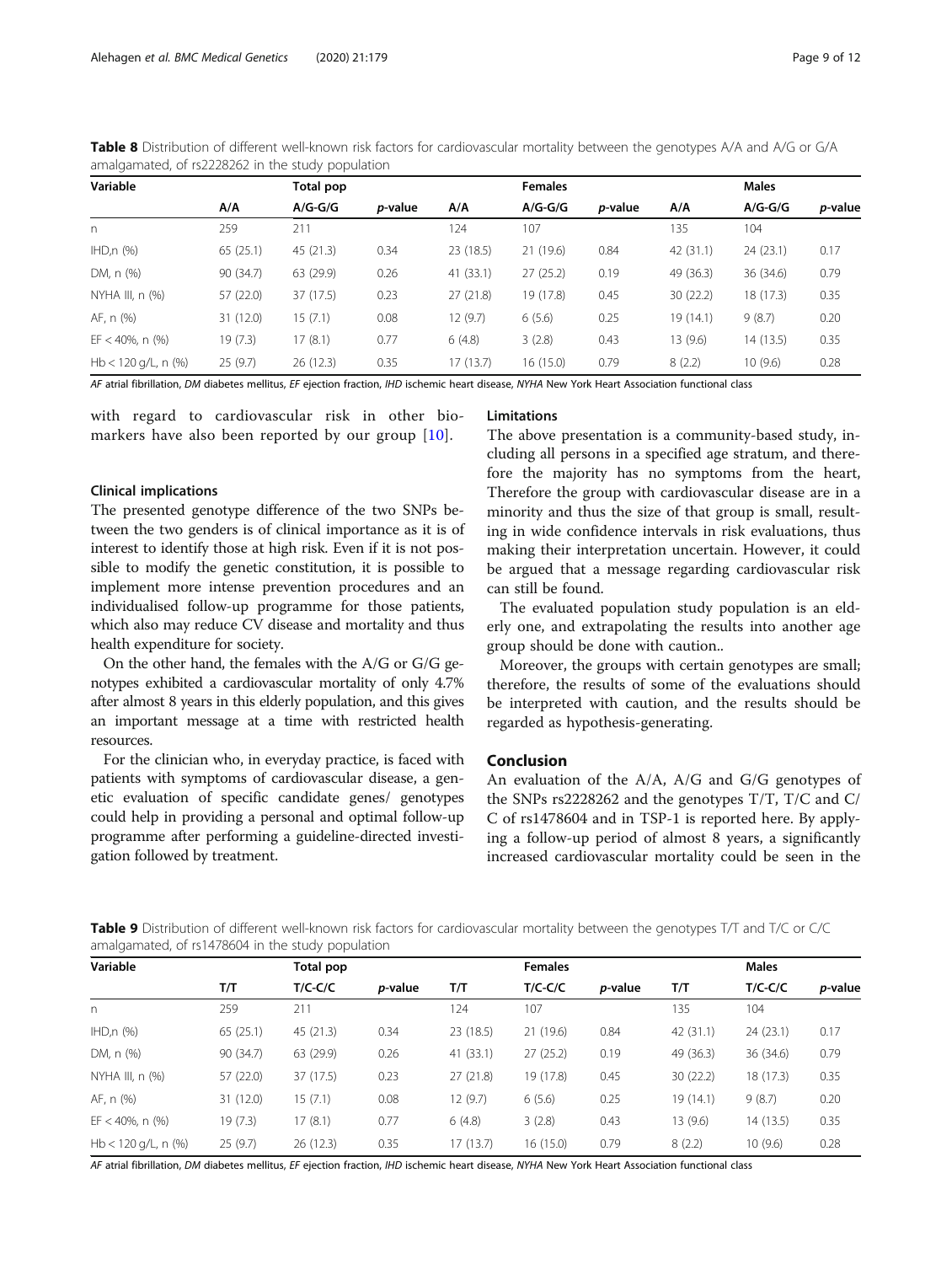<span id="page-9-0"></span>

A/A genotype (rs2228262) and the T/T genotype of rs1478604, compared with the A/G or G/G genotypes (rs2228262) or the T/C or C/C genotypes of rs1478604.

The difference in cardiovascular mortality was mainly driven by the result from the female group. Applying the results into risk evaluation, the A/A group exhibited a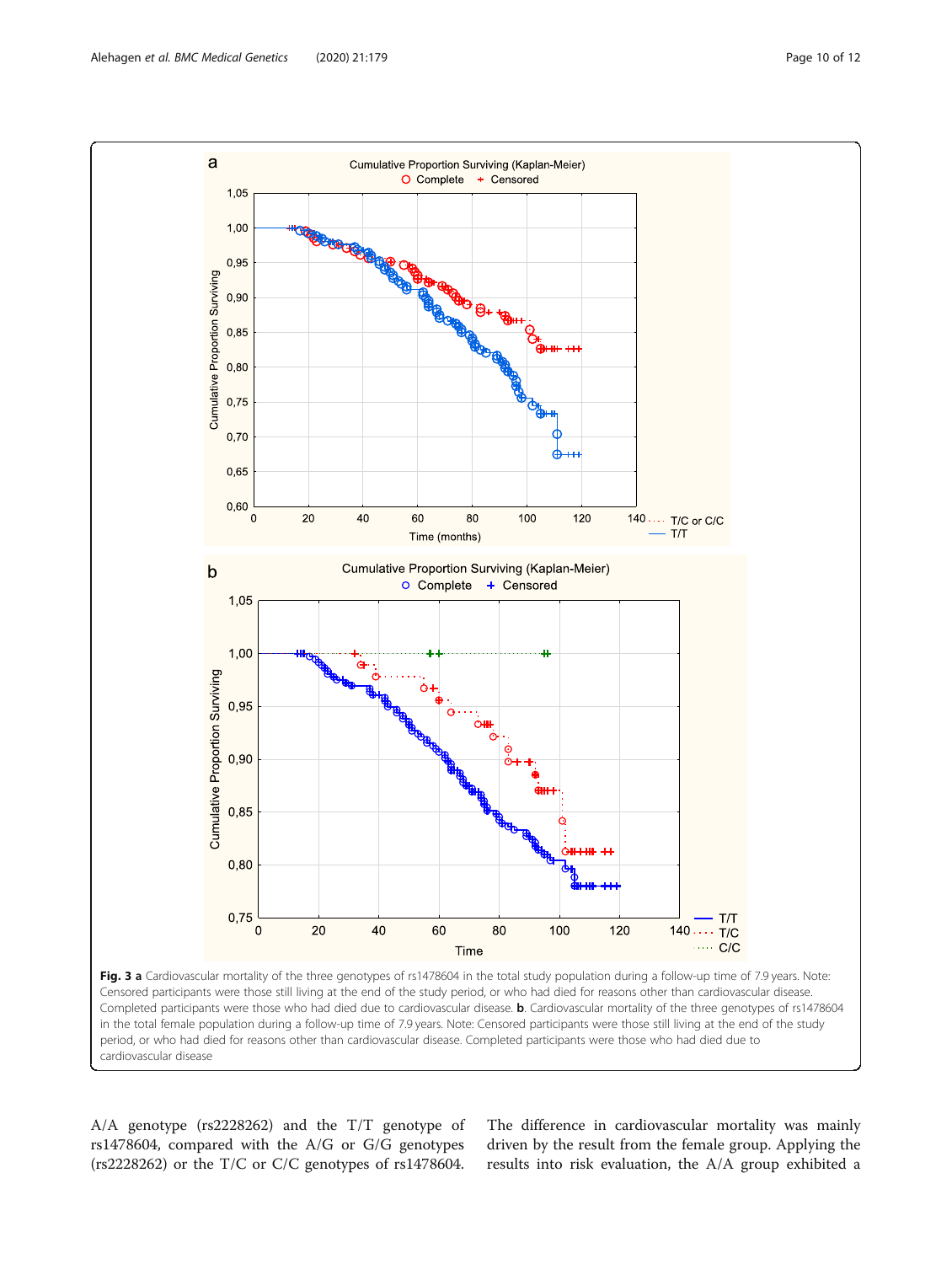<span id="page-10-0"></span>3.18-fold increased risk of cardiovascular mortality among the females. In the male group however, no such

gender difference could be found. As the study is small it should be regarded as hypothesis-generating, and therefore more research in the area is proposed in order to determine whether the genotype evaluation could also be launched in clinical practice.

#### **Abbreviations**

CI: Confidence interval; CV: Cardiovascular; ECG: Electrocardiogram; EF: Ejection fraction; HR: Hazard ratio; SD: Standard deviation; SNP: Single nucleotide polymorphisms; TSP-1: Thrombospondin-1

#### Acknowledgements

We would like to thank research nurse Anette Gylling for all valuable help in preparation with the blood samples.

#### Authors' contributions

Conceived and designed the experiments: UA, DW. Performed the experiments: UA, LS, DW. Analyzed the data: UA, DW. Contributed reagents/ material/analysis tools: DW, LS. Wrote the manuscript: UA, DW, LS. All authors have read and approved the manuscript.

#### Funding

This study was supported by grants from the County Council of Östergötland, University of Linköping, Linköping, Sweden, and the Swedish Heart and Lung Foundation. The funding organizations had no role in the design, management, analysis, or interpretation of the data, nor in the preparation, review or approval of the manuscript. No economic compensation was distributed. Open Access funding provided by Linköping University Library.

#### Availability of data and materials

Under Swedish Law, the authors cannot share the data underlying this study and cannot do any further research than what is specified in the ethical permissions application. For inquires on the data, researchers should first reach out to the owner of the database, the University of Linköping. Please reach out to the corresponding author with requests and for assistance with data requests. If the university approves the request, researchers can submit an application to the Regional Ethical Review Board for the specific research question that the researcher wants to examine.

#### Ethics approval and consent to participate

All participants gave their written informed consent to participate, and the study was conducted in accordance with the Declaration of Helsinki principles. The study protocol was approved by the Regional Ethical Review Board of Linköping, Sweden (Dnr 95044).

#### Consent for publication

Not applicable.

#### Competing interests

The authors declare that they have no competing interests.

#### Author details

<sup>1</sup>Institution of Medical and Health Sciences, Division of Cardiovascular Medicine, Department of Medicine and Health Sciences, Faculty of Health Sciences, Linköping University, SE-581 85 Linköping, Sweden. <sup>2</sup>Division of Medical Diagnostics, Department of Laboratory Medicine, Jönköping County, Jönköping, Sweden. <sup>3</sup>Department of Medical Cell Biology, Uppsala University, Uppsala, Sweden.

# Received: 6 October 2019 Accepted: 2 September 2020 Published online: 11 September 2020

#### References

1. Alwan A. Global report on noncommunicable diseases 2010, ed. A. Alwan. Italy: World Health Organization; 2011.

- 2. Yusuf S, et al. Modifiable risk factors, cardiovascular disease, and mortality in 155 722 individuals from 21 high-income, middle-income, and low-income countries (PURE): a prospective cohort study. Lancet. 2020;395(10226):795– 808. [https://doi.org/10.1016/S0140-6736\(19\)32008-2](https://doi.org/10.1016/S0140-6736(19)32008-2).
- 3. Chistiakov, D.A., et al., Thrombospondins: A Role in Cardiovascular Disease. Int J Mol Sci. 2017;18(7):1540. [https://doi.org/10.3390/ijms18071540.](https://doi.org/10.3390/ijms18071540)
- 4. Iruela-Arispe ML, Luque A, Lee N. Thrombospondin modules and angiogenesis. Int J Biochem Cell Biol. 2004;36(6):1070–8.
- 5. Taraboletti G, et al. Platelet thrombospondin modulates endothelial cell adhesion, motility, and growth: a potential angiogenesis regulatory factor. J Cell Biol. 1990;111(2):765–72.
- 6. Rogers NM, et al. TSP1-CD47 signaling is upregulated in clinical pulmonary hypertension and contributes to pulmonary arterial vasculopathy and dysfunction. Cardiovasc Res. 2017;113(1):15–29.
- 7. Kaiser R, et al. Decreased TSP-1 following percutaneous coronary intervention is associated with major adverse cardiac events in ST-elevation myocardial infarction. Clin Hemorheol Microcirc. 2013;54(1):59–73.
- Topol EJ, et al. Single nucleotide polymorphisms in multiple novel thrombospondin genes may be associated with familial premature myocardial infarction. Circulation. 2001;104(22):2641–4.
- 9. Koch W, et al. Polymorphisms in thrombospondin genes and myocardial infarction: a case-control study and a meta-analysis of available evidence. Hum Mol Genet. 2008;17(8):1120–6.
- 10. Alehagen U, Wagsater D. Gender difference and genetic variance in lipoprotein receptor-related protein 1 is associated with mortality. Biomed Rep. 2019;1(1):1–5.
- 11. Alehagen U, et al. PDGF-D gene polymorphism is associated with increased cardiovascular mortality in elderly men. BMC Med Genet. 2016;17(1):62.
- 12. Yancy CW, et al. 2013 ACCF/AHA guideline for the management of heart failure: executive summary: a report of the American College of Cardiology Foundation/American Heart Association task force on practice guidelines. Circulation. 2013;128(16):1810–52.
- 13. Mosca L, Barrett-Connor E, Wenger NK. Sex/gender differences in cardiovascular disease prevention: what a difference a decade makes. Circulation. 2011;124(19):2145–54.
- 14. Meyer S, et al. Sex differences in new-onset heart failure. Clin Res Cardiol. 2015;104(4):342–50.
- 15. Magnussen C, et al. Sex-specific epidemiology of heart failure risk and mortality in Europe: results from the BiomarCaRE consortium. JACC Heart Fail. 2019;7(3):204–13.
- 16. Alehagen U, Ericsson A, Dahlstrom U. Are there any significant differences between females and males in the management of heart failure? Gender aspects of an elderly population with symptoms associated with heart failure. J Card Fail. 2009;15(6):501–7.
- 17. Ljungman C, et al. Gender differences in antihypertensive drug treatment: results from the Swedish primary care cardiovascular database (SPCCD). J Am Soc Hypertens. 2014;8(12):882–90.
- 18. Deborde T, et al. Sex differences in antihypertensive treatment in France among 17 856 patients in a tertiary hypertension unit. J Hypertens. 2018; 36(4):939–46.
- 19. Hogh A, et al. Age- and gender-related differences in the use of secondary medical prevention after primary vascular surgery: a nationwide follow-up study. Eur J Vasc Endovasc Surg. 2012;43(3):300–7.
- 20. Sakata Y, et al. Gender differences in clinical characteristics, treatment and long-term outcome in patients with stage C/D heart failure in Japan. Report from the CHART-2 study. Circ J. 2014;78(2):428–35.
- 21. Brannstrom J, et al. Gender disparities in the pharmacological treatment of cardiovascular disease and diabetes mellitus in the very old: an epidemiological, cross-sectional survey. Drugs Aging. 2011;28(12):993–1005.
- 22. Meyer S, et al. Neurohormonal and clinical sex differences in heart failure. Eur Heart J. 2013;34(32):2538–47.
- 23. de Gevigney G, et al. Characteristics, management, and in-hospital mortality of acute myocardial infarction in the "real world" in France--data from a large unselected cohort of 2,519 consecutive patients in a French region. Acta Cardiol. 2000;55(6):357–66.
- 24. Mahajan AM, et al. Seasonal and circadian patterns of myocardial infarction by coronary artery disease status and sex in the ACTION registry-GWTG. Int J Cardiol. 2019;274:16–20.
- 25. Sfar S, et al. TSP1 and MMP9 genetic variants in sporadic prostate cancer. Cancer Genet Cytogenet. 2007;172(1):38–44.
- 26. Fontana A, et al. Human breast tumors override the antiangiogenic effect of stromal thrombospondin-1 in vivo. Int J Cancer. 2005;116(5):686–91.